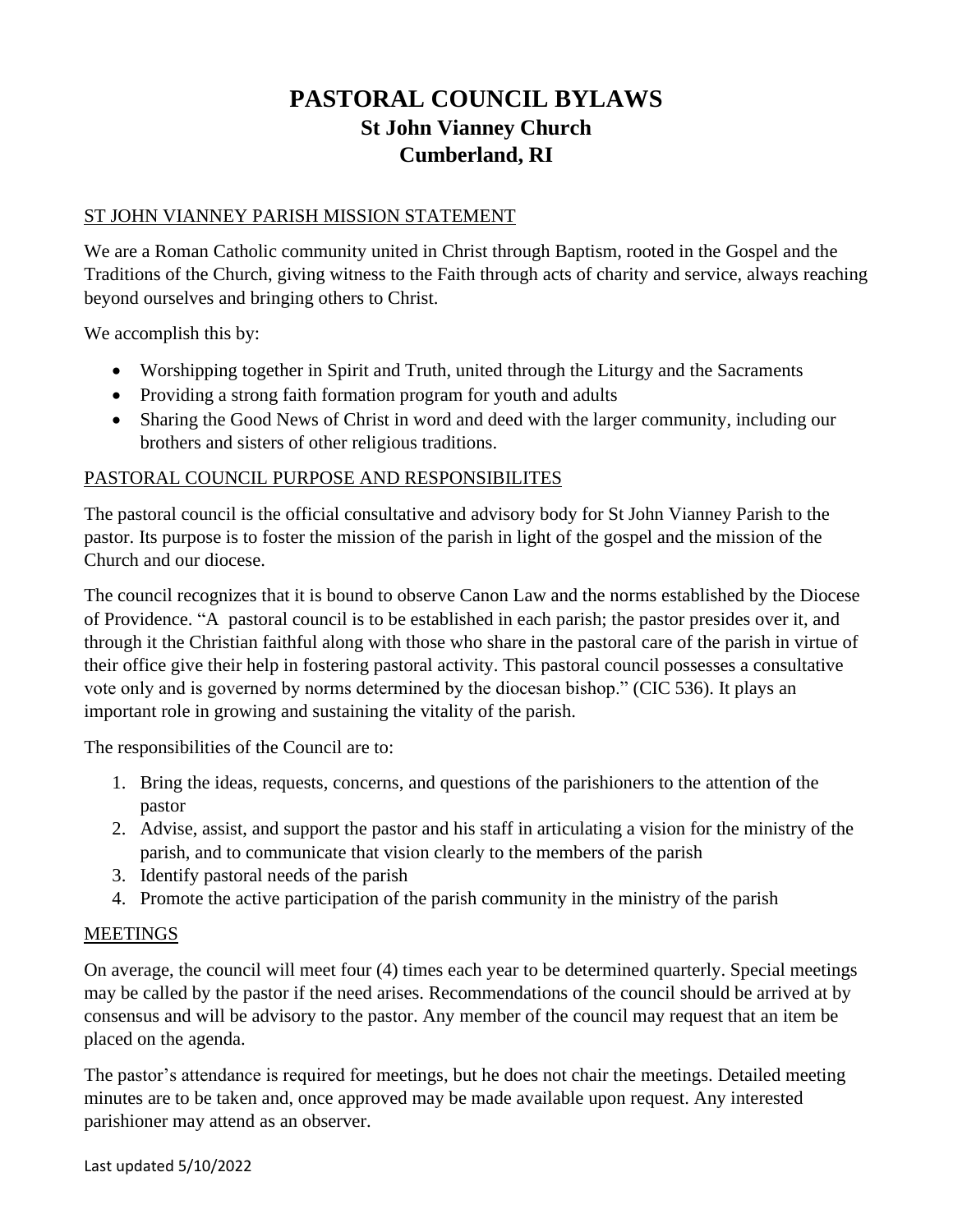## MEMBERSHIP

Any registered member of the parish who is a baptized, confirmed, practicing Catholic at St John Vianney Parish and at least 18 years old. A youth ministry representative who is under 18 years of age and a baptized and confirmed member of the parish may also be appointed to the council. Members must be willing to:

- 1. Attend the majority of meetings
- 2. Be committed to the faith and mission of the Catholic Church and the parish's particular mission
- 3. Be concerned for the spiritual and temporal growth of the parish and its members, and,
- 4. Actively participate in the responsibilities of the council by contributing their own particular perspective, gifts, and talents

Members need to have a desire to be supportive of the pastor, staff, and council and be a liaison to the pastor and the parish community.

The membership of the council will be composed of the following:

- 1. The pastor, parish staff and parish trustees
- 2. Two (2) at-large members who will be chosen by lottery after published opportunities to enter their names
- 3. Representatives of the various parish ministries and other individuals appointed by the pastor, i.e. but not limited to:
	- i. adult faith formation
	- ii. youth faith formation
	- iii. youth ministry
	- iv. parish engagement

#### TERMS OF OFFICE

In accordance with Diocesan norms, at large and appointed members will serve a two (2) year term with one renewal of term allowed. After a second term a member must be off the council for at least one (1) year before becoming eligible for an additional term. The method for staggering departures will be determined by the council.

#### **OFFICERS**

The council shall, at its first meeting after appointments, elect from its appointed members for the following officers for a one (1) year term.

- 1. A Chairperson, whose duties are to:
	- a. Publish an agenda through consultation with the pastor, at least a week prior to scheduled meetings
	- b. Preside at meetings, and
- 2. A Vice-Chair, whose duties will be to assume the responsibilities for the chair in his/her absence
- 3. A Secretary, whose duties are to:
	- a. Take minutes of the meetings
	- b. Disseminate the minutes